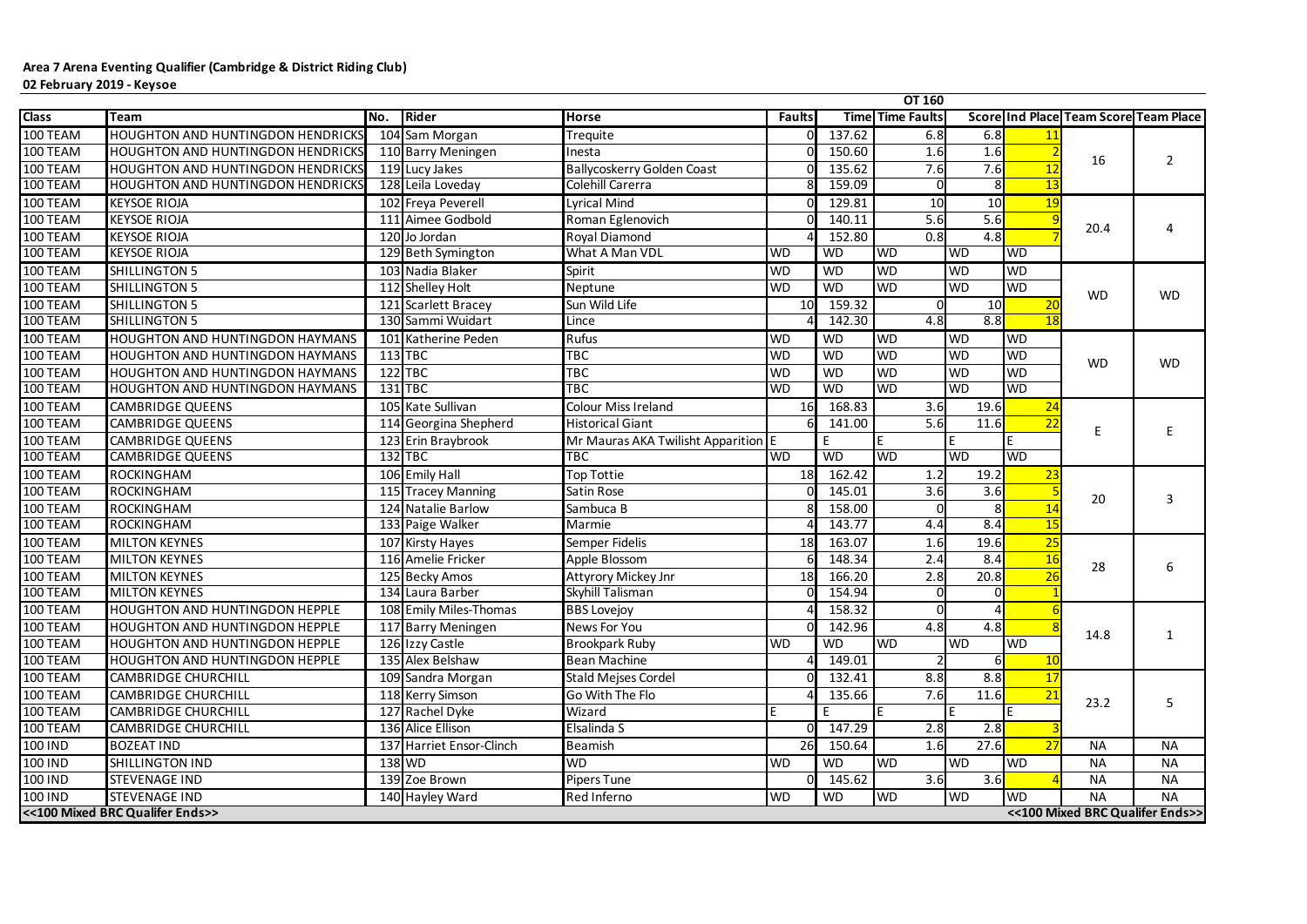#### **Area 8 Arena Eventing Qualifier (Cambridge & District Riding Club) 02 February 2019 - Keysoe**

#### **Area 8 Arena Eventing Qualifier (Cambridge & District Riding Club)**

**02 February 2019 - Keysoe**

|                    |                                                                    |     |                       |                           |               | <b>OT 160</b> |                         |            |     |           |                                       |
|--------------------|--------------------------------------------------------------------|-----|-----------------------|---------------------------|---------------|---------------|-------------------------|------------|-----|-----------|---------------------------------------|
| <b>Class</b>       | <b>Team</b>                                                        | No. | Rider                 | <b>Horse</b>              | <b>Faults</b> |               | <b>Time Time Faults</b> |            |     |           | Score Ind Place Team Score Team Place |
| <b>A8 100 TEAM</b> | <b>SAFFRON WALDEN</b>                                              |     | 141 Carrie-Anne Adams | The Drover                |               | 132.09        | 8.8                     | 18.8       |     |           |                                       |
| <b>A8 100 TEAM</b> | <b>SAFFRON WALDEN</b>                                              |     | 143 Sophie Reason     | <b>Heartstopper</b>       | <b>WD</b>     | <b>WD</b>     | <b>IWD</b>              | <b>IWD</b> | IWD | <b>WD</b> | <b>WD</b>                             |
| <b>A8 100 TEAM</b> | <b>SAFFRON WALDEN</b>                                              |     | 145 Isabel Oakley     | <b>Rockisland Bartley</b> |               | 145.30        | 3.6                     | 3.6I       |     |           |                                       |
| <b>A8 100 TEAM</b> | <b>SAFFRON WALDEN</b>                                              |     | 147 Sarah Hamlett     | <b>Classic Curtis</b>     | <b>IWD</b>    | <b>WD</b>     | <b>IWD</b>              | <b>IWD</b> | "WD |           |                                       |
| <b>A8 100 TEAM</b> | <b>ESSENDON &amp; EPPING FOREST</b>                                |     | 142 Alyson Parker     | Pebbly Grand Affair       |               | 153.79        | 0.41                    | 4.4        |     |           |                                       |
| <b>A8 100 TEAM</b> | <b>ESSENDON &amp; EPPING FOREST</b>                                |     | 144 Sarah Oakley      | <b>Featured Addition</b>  |               |               |                         |            |     | 22.8      |                                       |
| <b>A8 100 TEAM</b> | <b>ESSENDON &amp; EPPING FOREST</b>                                |     | 146 Julie Horton      | Topwood Merlin            |               | 150.89        | 1.61                    | 5.61       |     |           |                                       |
| <b>A8 100 TEAM</b> | <b>ESSENDON &amp; EPPING FOREST</b>                                |     | 148 Sally Corrigan    | Milchem MockingJay        |               | 142.03        | 4.8                     | 12.8       |     |           |                                       |
|                    | <<100 Mixed BRC Qualifer Ends>><br><<100 Mixed BRC Qualifer Ends>> |     |                       |                           |               |               |                         |            |     |           |                                       |

# **Area 8 Arena Eventing Qualifier (Cambridge & District Riding Club)**

**02 February 2019 - Keysoe**

|                   |                                                                    |      |                      |                          |               | <b>OT 148</b> |                         |      |  |           |                                       |  |
|-------------------|--------------------------------------------------------------------|------|----------------------|--------------------------|---------------|---------------|-------------------------|------|--|-----------|---------------------------------------|--|
| <b>Class</b>      | Team                                                               | INo. | <b>Rider</b>         | <b>Horse</b>             | <b>Faults</b> |               | <b>Time Time Faults</b> |      |  |           | Score Ind Place Team Score Team Place |  |
| A8 JUNIOR 80 TEAM | <b>SAFFRON WALDEN</b>                                              |      | 169 Martha Millar    | De Vossbelt's Nibbit     |               | 136.06        | 2.41                    | 2.41 |  |           |                                       |  |
| A8 JUNIOR 80 TEAM | <b>SAFFRON WALDEN</b>                                              |      | 170 Amelia Speechley | Isaura Van Goudveerdigem | <b>20</b>     | 169.49        | 8.8                     | 28.8 |  | 39.2      |                                       |  |
| A8 JUNIOR 80 TEAM | <b>SAFFRON WALDEN</b>                                              |      | 171 Issi Hinton      | Harry                    | 40            | 166.97        | 7.6                     | 47.6 |  |           |                                       |  |
| A8 JUNIOR 80 TEAM | <b>SAFFRON WALDEN</b>                                              |      | 172 Charlie Webb     | Killooney Star           |               | 167.94        |                         |      |  |           |                                       |  |
| A8 JUNIOR 80 IND  | <b>STANSTED</b>                                                    |      | 173 Ellie Pankhurst  | Mango                    |               | 146.41        | ΩL                      |      |  | <b>NA</b> | <b>NA</b>                             |  |
|                   | <<80 JUNIOR BRC Qualifer Ends>><br><<80 JUNIOR BRC Qualifer Ends>> |      |                      |                          |               |               |                         |      |  |           |                                       |  |

|                                 |                            |     |                           |                                |               | <b>OT 148</b> |                         |     |  |                                       |  |
|---------------------------------|----------------------------|-----|---------------------------|--------------------------------|---------------|---------------|-------------------------|-----|--|---------------------------------------|--|
| <b>Class</b>                    | Team                       | No. | <b>Rider</b>              | <b>Horse</b>                   | <b>Faults</b> |               | <b>Time Time Faults</b> |     |  | Score Ind Place Team Score Team Place |  |
| A8 80 SENIOR TEAM               | <b>INGATESTONE &amp; B</b> |     | 174 Rachael Runnacles     | Biff                           |               | 149.58        | 0.8                     | 0.8 |  |                                       |  |
| A8 80 SENIOR TEAM               | <b>INGATESTONE &amp; B</b> |     | 177 Susi Stacey           | Centauri Diamond Star          |               | 162.95        |                         |     |  | 11.6                                  |  |
| A8 80 SENIOR TEAM               | <b>INGATESTONE &amp; B</b> |     | 180 Vivi Klenum-Pottinger | <b>Pictus Hotspot</b>          |               | 153.34        | 2.4                     | 6.4 |  |                                       |  |
| A8 80 SENIOR TEAM               | <b>INGATESTONE &amp; B</b> |     | 183 Laura Steele          | <b>Stamford Dun and Dusted</b> |               | 159.87        | 4.8                     | 4.8 |  |                                       |  |
| A8 80 SENIOR TEAM               | <b>SAFFRON WALDEN</b>      |     | 175 Joy Goddard           | <b>Westwoods Red Patriarch</b> |               | 148.28        | 0.4                     | 0.4 |  |                                       |  |
| A8 80 SENIOR TEAM               | <b>SAFFRON WALDEN</b>      |     | 178 Suzannah Engelmann    | Joker                          |               | 140.87        | 0.8                     | 0.8 |  | 1.2                                   |  |
| A8 80 SENIOR TEAM               | <b>SAFFRON WALDEN</b>      |     | 181 Claire Engelmann      | Angus                          |               | 146.11        |                         |     |  |                                       |  |
| A8 80 SENIOR TEAM               | <b>SAFFRON WALDEN</b>      |     | 184 Zoe De'ath            | Virgin Anegada                 |               | 134.63        | 3.2 <sub>1</sub>        | 3.2 |  |                                       |  |
| A8 80 SENIOR TEAM               | <b>SAFFRON WALDEN</b>      |     | 176 Corrina Burrett       | <b>Belchford Morgant</b>       |               | 142.69        |                         |     |  |                                       |  |
| A8 80 SENIOR TEAM               | <b>SAFFRON WALDEN</b>      |     | 179 Cara Goddard          | Rupert                         | 12            | 172.99        | 10                      |     |  | 38                                    |  |
| A8 80 SENIOR TEAM               | <b>SAFFRON WALDEN</b>      |     | 182 Sue Arnold            | Maverick                       |               | 162.71        |                         | 10  |  |                                       |  |
| A8 80 SENIOR TEAM               | <b>SAFFRON WALDEN</b>      |     | 185 Vicky Rutherford      | Zulu                           |               |               |                         |     |  |                                       |  |
| <<80 SENIOR BRC Qualifer Ends>> |                            |     |                           |                                |               |               |                         |     |  | <<80 SENIOR BRC Qualifer Ends>>       |  |

**Area 8 Arena Eventing Qualifier (Cambridge & District Riding Club)**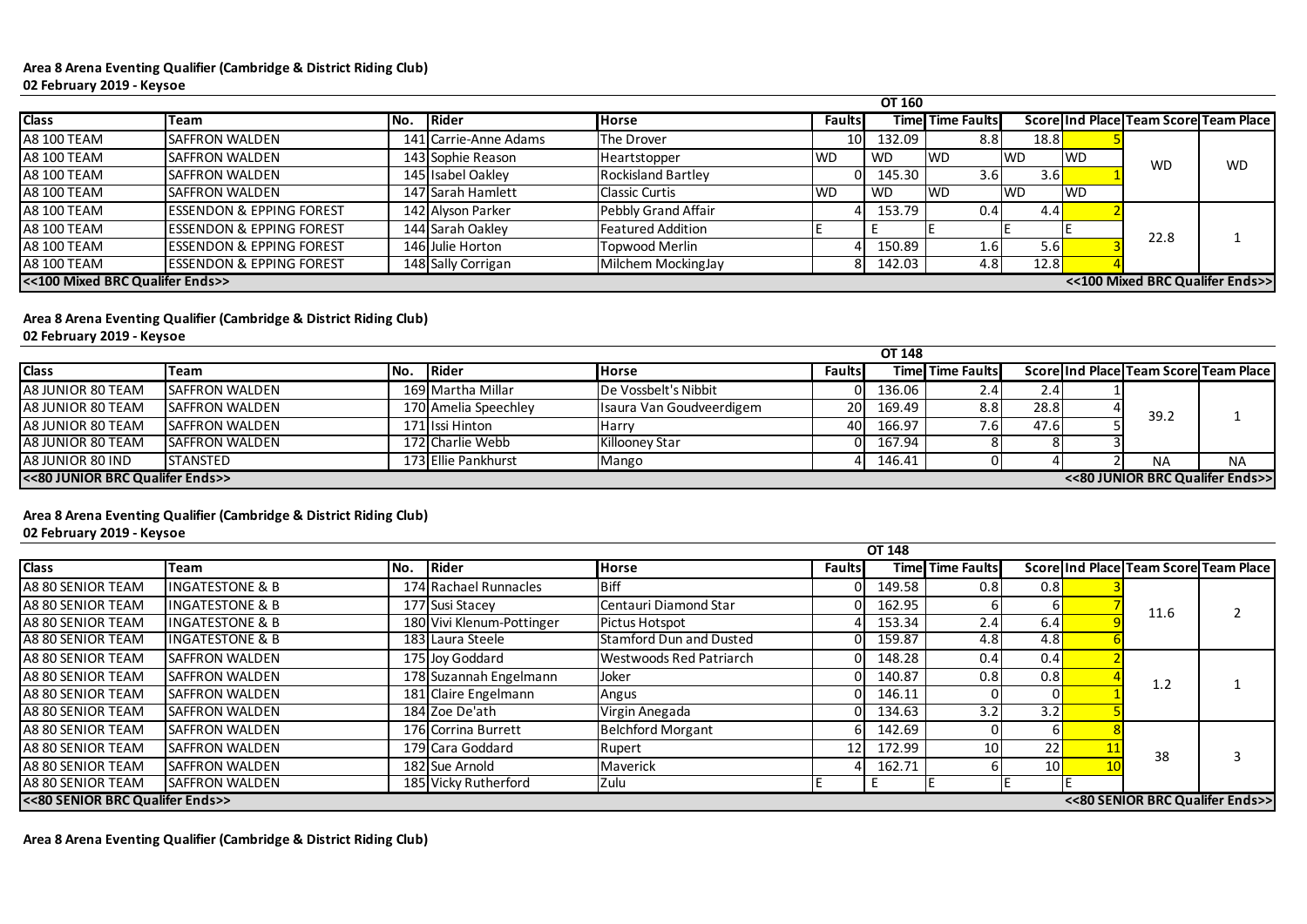## **02 February 2019 - Keysoe**

**Area 8 Arena Eventing Qualifier (Cambridge & District Riding Club) 02 February 2019 - Keysoe**

|                                 |                            |     |                      |                         |               | <b>OT 152</b> |                         |            |           |           |                                       |
|---------------------------------|----------------------------|-----|----------------------|-------------------------|---------------|---------------|-------------------------|------------|-----------|-----------|---------------------------------------|
| <b>Class</b>                    | Team                       | No. | <b>Rider</b>         | <b>Horse</b>            | <b>Faults</b> |               | <b>Time Time Faults</b> |            |           |           | Score Ind Place Team Score Team Place |
| A8 90 JUNIOR TEAM               | <b>INGATESTONE &amp; B</b> |     | 200 Sophie Runnacles | <b>Pinecroft Calico</b> |               | 133.55        | 5.2                     | 9.2        |           |           |                                       |
| A8 90 JUNIOR TEAM               | <b>INGATESTONE &amp; B</b> |     | 201 Isobelle Groom   | Rhyme and Reason        |               | 134.20        | 4.8                     | 4.8        |           | 20.8      |                                       |
| A8 90 JUNIOR TEAM               | <b>INGATESTONE &amp; B</b> |     | 202 Ellie Hastings   | It's Himself the Elf    |               | 139.30        | 2.8                     | 6.8        |           |           |                                       |
| A8 90 JUNIOR TEAM               | <b>INGATESTONE &amp; B</b> |     | 203 Daisy Twin       | Miss Stella Artois      |               | 132.60        | 5.6 <sub>1</sub>        | 9.6        |           |           |                                       |
| A8 90 JUNIOR IND                | <b>SAFFRON WALDEN</b>      |     | 204 Charlie Webb     | Humbug IV               |               | 149.17        | ΟI                      |            |           | <b>NA</b> | <b>NA</b>                             |
| A8 90 JUNIOR IND                | <b>STANSTED</b>            |     | 205 Abigail Harris   | <b>Hermes IV</b>        | <b>WD</b>     | <b>WD</b>     | <b>IWD</b>              | <b>IWD</b> | <b>WD</b> | <b>NA</b> | <b>NA</b>                             |
| A8 90 JUNIOR IND                | <b>INGATESTONE &amp; B</b> |     | 206 Alexa Theinert   | Televeya                | <b>WD</b>     | <b>WD</b>     | <b>IWD</b>              | <b>WD</b>  | <b>WD</b> | <b>NA</b> | <b>NA</b>                             |
| <<90 JUNIOR BRC Qualifer Ends>> |                            |     |                      |                         |               |               |                         |            |           |           | << 90 JUNIOR BRC Qualifer Ends>>      |

|                                 |                            |      |                        |                         |                 | OT 152 |                         |      |     |                                       |
|---------------------------------|----------------------------|------|------------------------|-------------------------|-----------------|--------|-------------------------|------|-----|---------------------------------------|
| <b>Class</b>                    | Team                       | INo. | Rider                  | <b>Horse</b>            | <b>Faults</b>   |        | <b>Time Time Faults</b> |      |     | Score Ind Place Team Score Team Place |
| A8 90 SENIOR TEAM               | <b>SAFFRON WALDEN</b>      |      | 207 Georgie Bray       | Holypark Apache         |                 | 138.57 | 3.2                     | 3.2  |     |                                       |
| A8 90 SENIOR TEAM               | <b>SAFFRON WALDEN</b>      |      | 209 Daisy Adamson      | Sugar Rush              | 10 <sub>1</sub> | 138.93 | 3.2                     | 13.2 | 5.6 |                                       |
| A8 90 SENIOR TEAM               | <b>SAFFRON WALDEN</b>      |      | 211 Sarah Hamlett      | Grafique Banta          |                 | 157.73 | 2.4                     | 2.4  |     |                                       |
| A8 90 SENIOR TEAM               | <b>SAFFRON WALDEN</b>      |      | 213 Suzannah Engelmann | Lissin Rocket           |                 | 148.98 |                         |      |     |                                       |
| A8 90 SENIOR TEAM               | <b>INGATESTONE &amp; B</b> |      | 208 Claire Lewis       | Nutwood Thriller        |                 | 150.26 |                         |      |     |                                       |
| A8 90 SENIOR TEAM               | <b>INGATESTONE &amp; B</b> |      | 210 Terri Bates        | Picanini Runako         |                 | 181.11 |                         | 34   | 7.2 |                                       |
| A8 90 SENIOR TEAM               | <b>INGATESTONE &amp; B</b> |      | 212 Emily Wakeling     | Albecyn Vice Versa      |                 | 145.42 | 0.4                     | 4.4  |     |                                       |
| A8 90 SENIOR TEAM               | <b>INGATESTONE &amp; B</b> |      | 214 Hayley Cooper      | <b>Woodlawn Patrick</b> |                 | 139.64 | 2.8                     | 2.8  |     |                                       |
| <<90 SENIOR BRC Qualifer Ends>> |                            |      |                        |                         |                 |        |                         |      |     | << 90 SENIOR BRC Qualifer Ends>>      |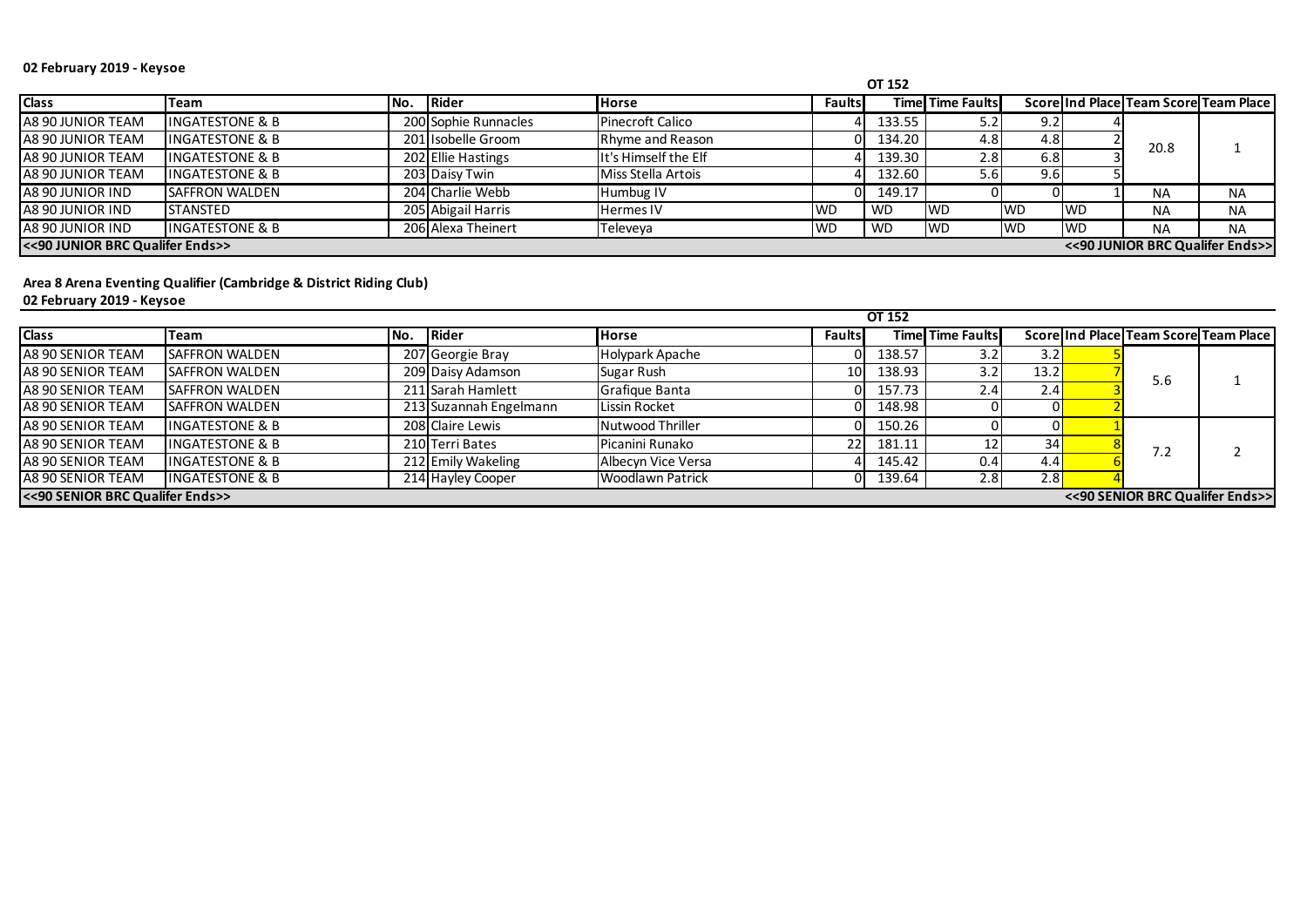### **Open Arena Eventing (Cambridge & District Riding Club) 02 February 2019 - Keysoe**

**OT 152 Class** No. Rider **Rider Horse Horse Example 1** Faults **Faults Faults Example 1** Fould 90 186 Lauren Brant Lissan Heidi 12.4 8 162.69 4.4 12.4 90 187 Elaine Norris TBC TBC NOD WD WD WD WD WD WD 90 188 Polly Taylor Cassiopeia 0 132.49 5.6 5.6 3 90 189 Allison Bousfield Zanzibar 4 161.52 4 8 5 90 190 Samantha Bennett Sand Dollar Sand Dollar (Sand Dollar 156.27 |  $\vert$  156.27 | 2 8 | 90 191 Tilly Gill Longwood Mr Diamond 4 141.30 2 6 4 90 192 Ellie Bierton Shadow's Prince 4 150.94 0 4 1 90 193 Charlotte Cooper Breeze WD WD WD WD WD WD WD 90 194 Elaine Norris TBC TBC WD WD WD WD WD WD WD 90 195 Gillian Tusting Smudge 3.8 Smudge 3.8 2010 153.02 153.02 153.02 1.8 90 196 Orla Thompson Mount Ross Dasher  $\vert$  8 154.48 1.2 9.2 90| 197|Holly Smith |Raz | 20| 180.30 | 11.6| 31.6<mark> 9</mark> 90 198 Lauren Larter University Diamore WD WD WD WD WD WD WD WD 90 199 Elaine Norris TBC TBC WD WD WD WD WD WD **<<90 Open Ends>> <<90 Open Ends>>**

| I | <b>Plac</b> |   |
|---|-------------|---|
|   |             | 8 |
|   |             |   |
|   |             |   |
|   |             | C |
|   |             |   |
|   |             |   |
|   |             |   |
|   |             |   |
|   |             |   |
|   |             |   |
|   |             |   |
|   |             |   |
|   |             |   |
|   |             |   |
| г | ds><br>I    |   |